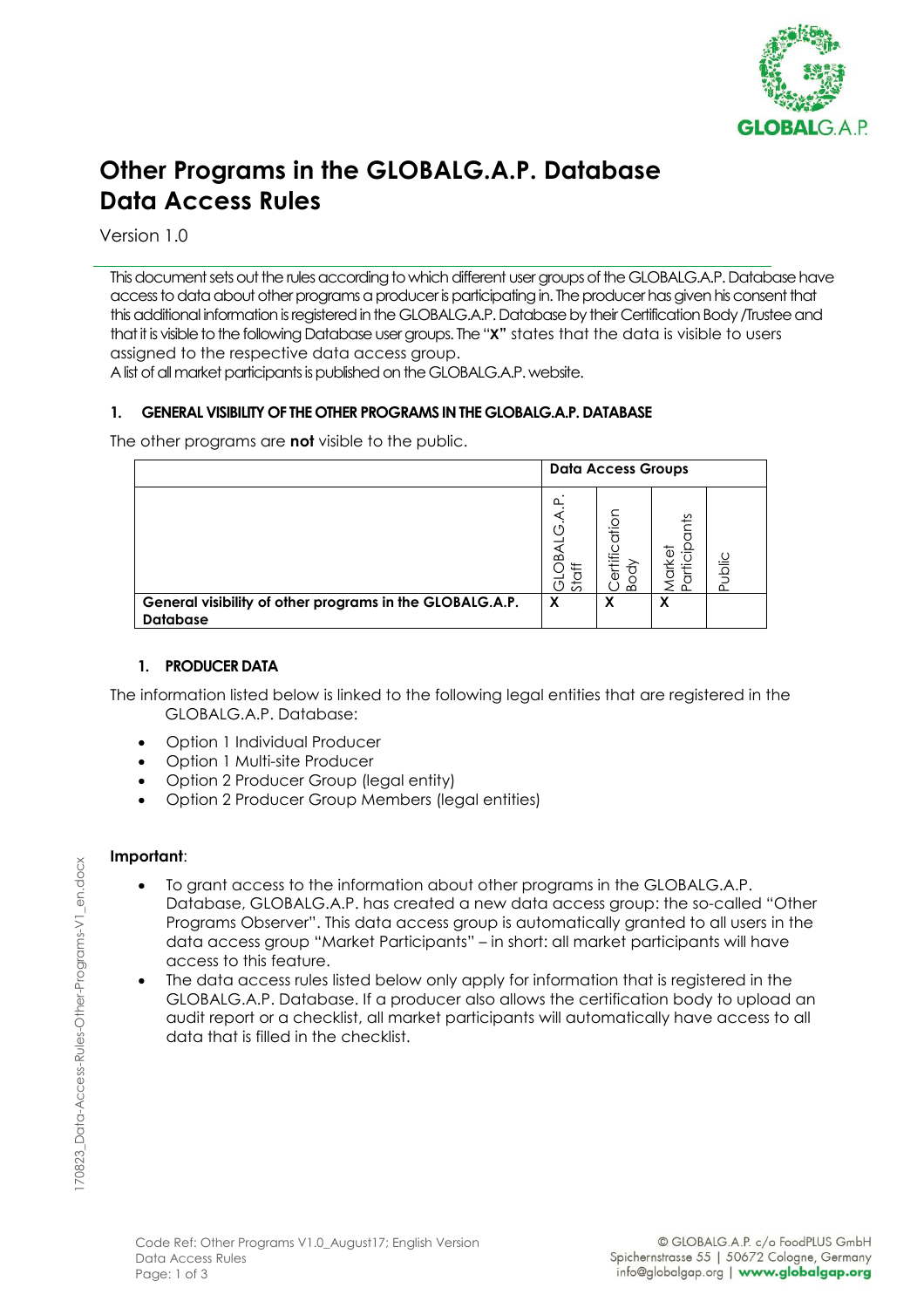

|                                                                                                                  | <b>Data Access Groups</b>   |                           |                                    |        |
|------------------------------------------------------------------------------------------------------------------|-----------------------------|---------------------------|------------------------------------|--------|
|                                                                                                                  | <b>GLOBALG.A.P</b><br>Staff | Certification<br>Body     | <sup>P</sup> articipants<br>Market | Public |
| <b>COMPANY INFORMATION</b>                                                                                       |                             |                           |                                    |        |
| Company name                                                                                                     | X                           | X                         | $\mathsf{X}$ 1)                    |        |
| Company address<br>(street, federal state, postal code)                                                          | X                           | X                         | X <sup>1</sup>                     |        |
| City                                                                                                             | $\pmb{\mathsf{X}}$          | $\pmb{\mathsf{X}}$        | X <sup>1</sup>                     |        |
| Country                                                                                                          | $\pmb{\chi}$                | $\pmb{\mathsf{X}}$        | $\pmb{\mathsf{X}}$                 |        |
| Company contact information (phone number, fax number, email<br>address - this info needs to be kept up to date) | X                           | X                         |                                    |        |
|                                                                                                                  |                             | <b>Data Access Groups</b> |                                    |        |
|                                                                                                                  | GLOBALG.A.P.<br>Staff       | Certification<br>Body     | Participants<br>Market             | Public |
| Company website (mandatory if the company has one)                                                               | X                           | X                         |                                    |        |
| Current GLN/GGN                                                                                                  |                             |                           |                                    |        |
| Previous GGN                                                                                                     |                             |                           |                                    |        |
| Legal registration per country*                                                                                  | X                           | X                         |                                    |        |
| Location<br>(northern/southern latitude & eastern/western longitude)                                             | X                           | X                         |                                    |        |
| <b>COMPANY CONTACT INFORMATION (RESPONSIBLE FOR LEGAL ENTITY)</b>                                                |                             |                           |                                    |        |
| Contact name                                                                                                     | X                           | X                         |                                    |        |
| (title, first name, last name)                                                                                   |                             |                           |                                    |        |
| Contact address<br>(street address, postal address, postal code, city, country)                                  | X                           | $\boldsymbol{\mathsf{x}}$ |                                    |        |
| Contact information<br>(phone number, fax number, email address - this info needs to be kept up<br>to date)      | X                           | $\boldsymbol{\mathsf{x}}$ |                                    |        |
| <b>PRODUCT HANDLING UNIT/SITE INFORMATION</b>                                                                    |                             |                           |                                    |        |
| Name of the product handling facility/sites                                                                      | X                           | X                         | X <sup>1</sup>                     |        |
| PHU / SITE address<br>(street address, postal address, postal code, city, country)                               | X                           | $\boldsymbol{\mathsf{X}}$ | X <sup>1</sup>                     |        |
| PHU / SITE contact Information                                                                                   | $\boldsymbol{\mathsf{x}}$   | $\pmb{\mathsf{X}}$        |                                    |        |
| (phone number, fax number, email address)                                                                        |                             |                           |                                    |        |
| Sub-Global Location Numbers (GLNs)                                                                               | X                           | X                         | X                                  |        |
| Legal registration per country                                                                                   | X                           | X                         |                                    |        |
| Location                                                                                                         | X                           | X                         |                                    |        |
| Facility information                                                                                             | $\boldsymbol{\mathsf{x}}$   | X                         |                                    |        |
| <b>CONTACT PERSON (RESPONSIBLE FOR PHU / SITE)</b>                                                               |                             |                           |                                    |        |
| Contact name<br>(title, first name, last name)                                                                   | X                           | X                         |                                    |        |
| Contact address<br>(street address, postal address, postal code, city, country)                                  | X                           | X                         |                                    |        |
| Contact information<br>(phone number, fax number, email address - this info needs to be kept up<br>to date)      | X                           | X                         |                                    |        |